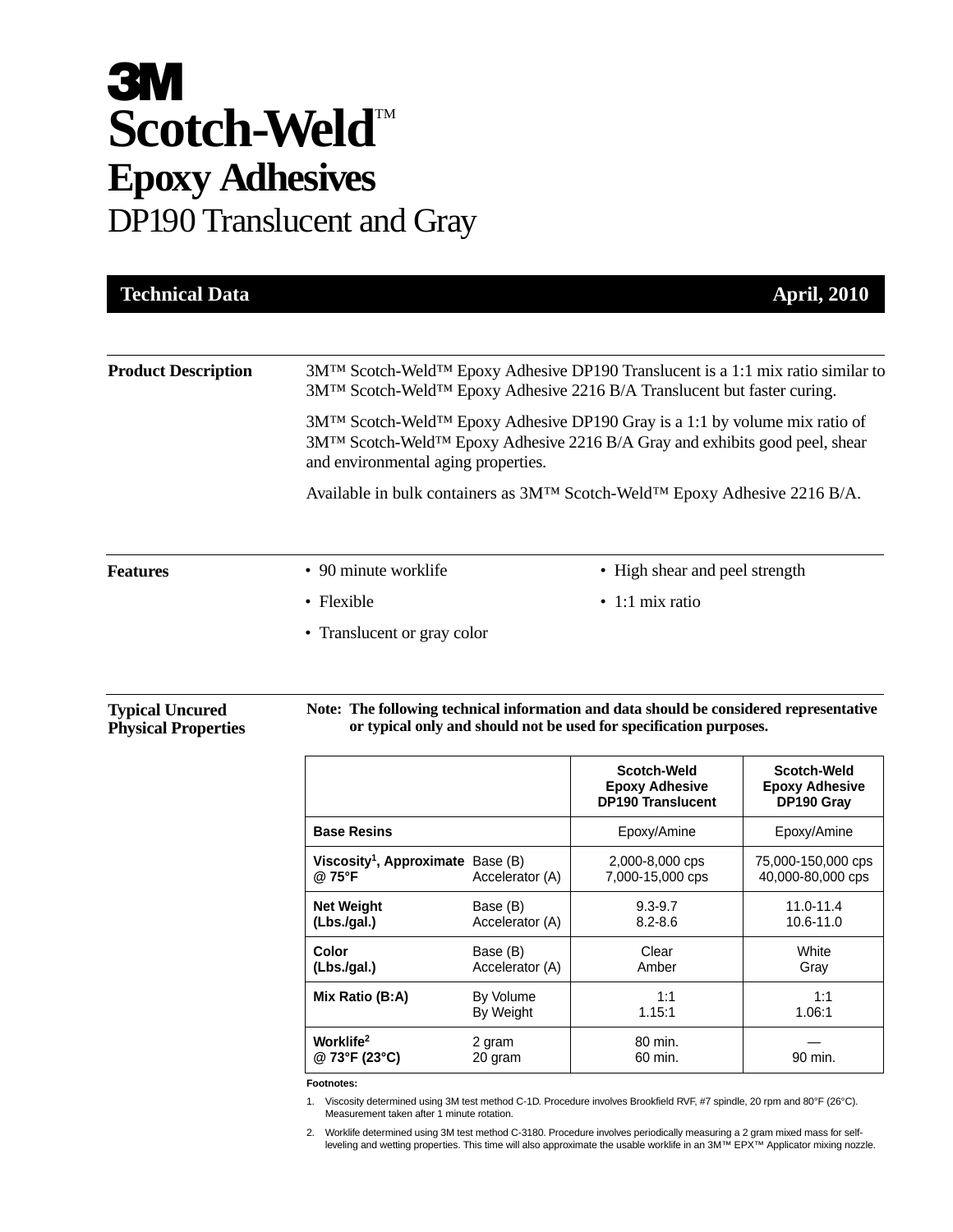## **3M**™ **Scotch-Weld**™ **Epoxy Adhesives**

DP190 Translucent and Gray

#### **Typical Cured Properties**

**Note: The following technical information and data should be considered representative or typical only and should not be used for specification purposes.**

**Footnotes:**

- 3. Tack-free time determined per 3M test method C-3173. Involves dispensing 0.5 gram amount of adhesive onto substrate and testing periodically for no adhesive transfer to metal spatula.
- 4. Handling strength determined per 3M test method C-3179. Time to handling strength taken to be that required to achieve a 50 psi OLS strength using aluminum substrates.
- 5. The cure time is defined as that time required for the adhesive to achieve a minimum of 80% of the ultimate strength as measured by aluminum-aluminum OLS.
- 6. Tensile and Elongation. Used procedure in 3M test method C-3094/ATSM D 882. Samples were 2 in. dumbbells with .0125 in. neck and .030 in. sample thickness. Separation rate was 2 inches per minute. Samples cured 2 hrs RT plus 2 hrs/ 160°F (71°C).
- 7. Weight loss by TGA reported as that temperature at which 5% weight loss occurs by TGA in air at 5°C rise per minute per ASTM 1131-86.
- 8. TCE determined using TMA Analyzer using a heating rate of 50°F (10°C) per minute. Second heat values given.
- 9. Glass Transition Temperature (Tg) determined using DSC Analyzer with a heating rate of 68°F (20°C) per minute. Second heat values given.
- 10. Thermal conductivity determined using ASTM C177 and C-matic Instrument using 2 in. diameter samples.
- 11. Thermal shock resistance run per 3M test method C-3174. Involves potting a metal washer into a 2 in. x 0.5 in. thick section and cycling this test specimen to colder and colder temperatures.

|                                        | 3M™ Scotch-Weld™<br><b>Epoxy Adhesive</b><br><b>DP190 Translucent</b> | 3M™ Scotch-Weld™<br><b>Epoxy Adhesive</b><br>DP190 Gray |
|----------------------------------------|-----------------------------------------------------------------------|---------------------------------------------------------|
| Color                                  | Translucent                                                           | Grav                                                    |
| Hardness (ASTM D 2240)<br>Shore D      | 35                                                                    | 60                                                      |
| Worklife <sup>2</sup>                  | 80 minutes                                                            | 90 minutes                                              |
| Tack-free Time <sup>3</sup>            | $\sim$ 4 hrs                                                          | $\sim$ 6 hrs                                            |
| Time to Handling Strength <sup>4</sup> | 6 hrs                                                                 | 8-12 hrs                                                |
| <b>Full Cure Time<sup>5</sup></b>      | 14 days                                                               | 7 days                                                  |
| Elongation <sup>6</sup>                | 120%                                                                  | 30%                                                     |
| Tensile Strength <sup>6</sup>          | 2750 psi                                                              | 3500 psi                                                |

#### **Thermal**

**Physical**

|                                                                                                                                                | Scotch-Weld<br><b>Epoxy Adhesive</b><br><b>DP190 Translucent</b>                            | Scotch-Weld<br><b>Epoxy Adhesive</b><br>DP190 Gray                             |
|------------------------------------------------------------------------------------------------------------------------------------------------|---------------------------------------------------------------------------------------------|--------------------------------------------------------------------------------|
| <b>Weight Loss by Thermal Gravimetric</b><br>Analysis (TGA) <sup>7</sup>                                                                       | 1% @ 390°F (199°C)<br>5% @ 594°F (312°C)                                                    | 1% @ 477°F (247°C)<br>5% @ 639°F (337°C)                                       |
| <b>Thermal Coefficient of Expansion (TCE)</b><br>by TMA <sup>8</sup> ( $\infty$ x 10 <sup>-6</sup> units/unit/°C)                              |                                                                                             |                                                                                |
| <b>Below Tg</b><br>Above Tg                                                                                                                    | 86 (41-68°F<br>[5-20 $^{\circ}$ C] range)<br>166 (167-284°F<br>[75-140 $^{\circ}$ C] range) | 62 (41-68°F<br>$[5-25^{\circ}C]$ range)<br>177 (167-284°F<br>[65-140°C] range) |
| <b>Glass Transition Temperature</b><br>$(Tg)$ by DCS <sup>9</sup><br>Onset<br>Mid-Point                                                        | $50^{\circ}$ F (10 $^{\circ}$ C)<br>80°F (27°C)                                             | 45°F (7°C)<br>68°F (20°C)                                                      |
| Thermal Conductivity <sup>10</sup><br>(@ 110°F on .250 in. samples)<br>BTU - ft./ft. <sup>2</sup> - hr. - °F)                                  | .079                                                                                        | .220                                                                           |
| Cal./sec. - $cm - °C$ )<br>Watt/m - $^{\circ}$ C                                                                                               | $.39 \times 10^{-3}$<br>.136                                                                | $90.9 \times 10^{-2}$<br>.381                                                  |
| Thermal Shock Resistance <sup>11</sup><br><b>Potted Washer Olyphant Test</b><br>(3M ITSD Test Method C-3174<br>+100°C [air] to -50°C [liquid]) | Pass 5 cycles<br>without cracking                                                           | Pass 5 cycles<br>without cracking                                              |

#### **Electrical**

|                                                                             | Scotch-Weld<br><b>Epoxy Adhesive</b><br><b>DP190 Translucent</b> | Scotch-Weld<br><b>Epoxy Adhesive</b><br>DP190 Gray |
|-----------------------------------------------------------------------------|------------------------------------------------------------------|----------------------------------------------------|
| Dielectric Constant @ 1 KH <sub>z</sub> @ 73°F (23°C)<br>(ASTM D 150)       | 6.2                                                              | 6.5                                                |
| Dissipation Factor @ 1 KH <sub>z</sub> @ 73°F (23°C)<br>(ASTM D 150)        | 0.16                                                             | 0.09                                               |
| <b>Dielectric Strength</b><br>(ASTM D 149) Sample Thickness Approx. 30 mil. | 875 volts/mil                                                    | 830 volts/mil                                      |
| <b>Volume Resistivity</b><br>(ASTM D 257)                                   | $7.5 \times 10^{10}$ ohm-cm                                      | $5.0 \times 10^{12}$ ohm-cm                        |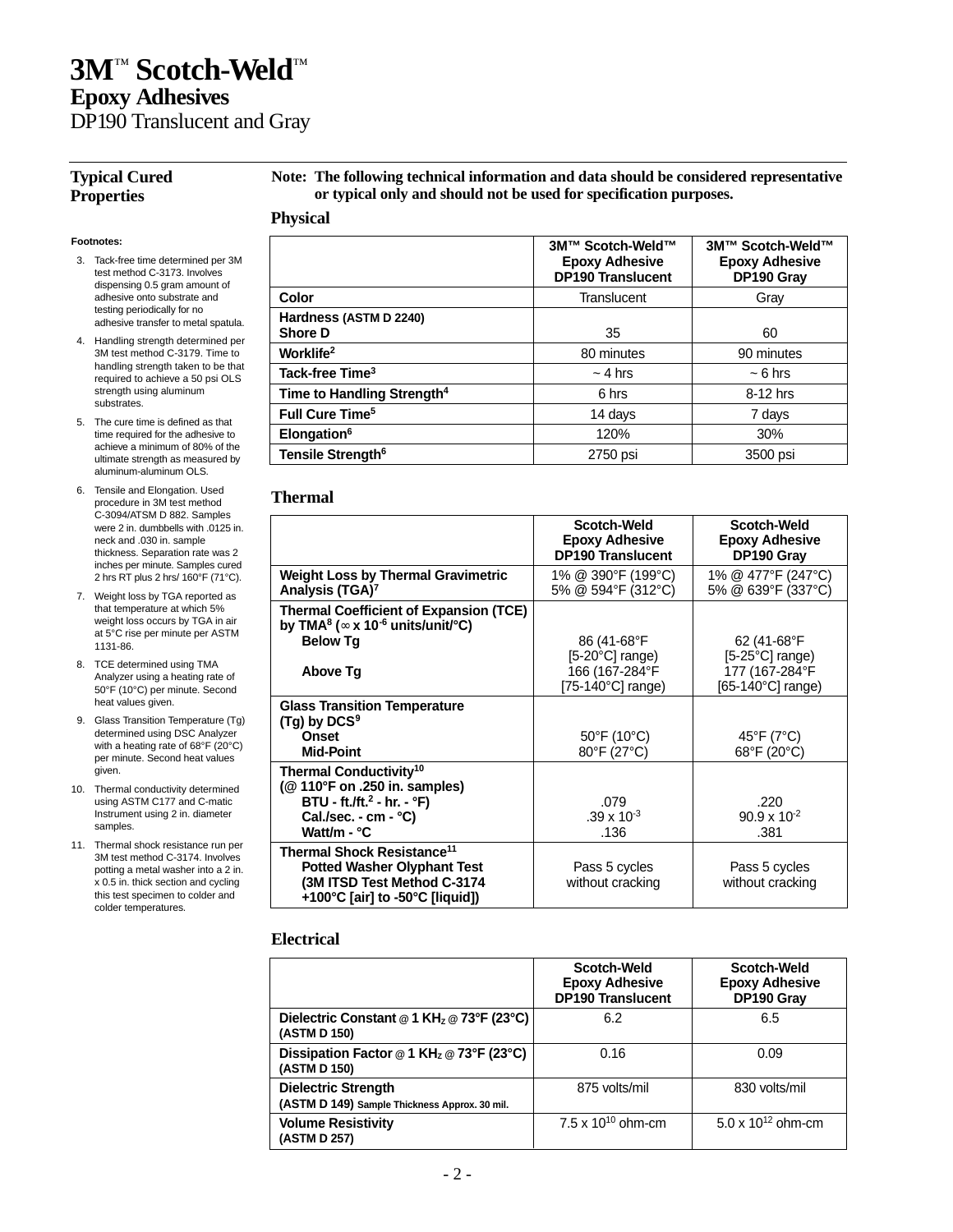## **3M**™ **Scotch-Weld**™ **Epoxy Adhesives**

DP190 Translucent and Gray

| <b>Typical Adhesive</b><br><b>Performance</b> | The following product performance data were obtained in the 3M laboratory under<br>the conditions specified. The following data show typical results obtained with the |
|-----------------------------------------------|------------------------------------------------------------------------------------------------------------------------------------------------------------------------|
| <b>Characteristics</b>                        | 3M <sup>TM</sup> Scotch-Weld <sup>TM</sup> Adhesives when applied to properly prepared substrates, cured,                                                              |
|                                               | and tested according to the specifications indicated. The data were generated using                                                                                    |
|                                               | the 3M <sup>TM</sup> EPX <sup>TM</sup> Applicator System equipped with an EPX applicator static mixer,                                                                 |
|                                               | according to manufacturer's directions. Thorough hand mixing should afford                                                                                             |

**Note: The following technical information and data should be considered representative or typical only and should not be used for specification purposes.**

|                                      | 3M™ Scotch-Weld™<br><b>Epoxy Adhesive</b><br><b>DP190 Translucent</b> | 3M™ Scotch-Weld™<br><b>Epoxy Adhesive</b><br>DP190 Gray |
|--------------------------------------|-----------------------------------------------------------------------|---------------------------------------------------------|
| <b>Etched Aluminum</b>               | 1800 psi                                                              | 2500 psi                                                |
| Sanded Aluminum (60 grit)            | 850 psi                                                               | 1500 psi                                                |
| <b>Cold Rolled Steel</b>             | 850 psi                                                               | 1400 psi                                                |
| Wood, Fir                            | 650 psi                                                               | 1100 psi                                                |
| Glass, Borosilicate                  | 260 psi                                                               | 300 psi                                                 |
| Glass, +3M™ Scotch-Weld™ Primer 3901 | 300 psi                                                               | 300 psi                                                 |
| Polycarbonate                        | 400 psi                                                               | 800 psi                                                 |
| Acrylic                              | 350 psi                                                               | 500 psi                                                 |
| Fiberglass                           | 1000 psi                                                              | 1600 psi                                                |
| <b>ABS</b>                           | 400 psi                                                               | 700 psi                                                 |
| <b>PVC</b>                           | 650 psi                                                               | 800 psi                                                 |
| Polypropylene                        | 90 psi                                                                | 50 psi                                                  |

#### **Overlap Shear Strength (OLS) to<sup>12</sup>**

comparable results.

(Bonds cured 24 hrs  $\omega$  RT + 2 hrs 160°F [71°C])

#### **Rate of Strength Buildup**

(OLS on Etched Aluminum)<sup>12</sup> Bonds tested after:

|             | Scotch-Weld<br><b>Epoxy Adhesive</b><br><b>DP190 Translucent</b> | Scotch-Weld<br><b>Epoxy Adhesive</b><br>DP190 Gray |
|-------------|------------------------------------------------------------------|----------------------------------------------------|
| 1 hr @ RT   | 10 psi                                                           | 10 psi                                             |
| 6 hrs @ RT  | 200 psi                                                          | 50 psi                                             |
| 24 hrs @ RT | 800 psi                                                          | 1000 psi                                           |
| 7 days @ RT | 1200 psi                                                         | 2000 psi                                           |
| 1 mo @ RT   | 1800 psi                                                         | 2200 psi                                           |
| 3 mos @ RT  | 1800 psi                                                         | 2500 psi                                           |

#### **Footnotes:**

12. Overlap shear (OLS) strengths were measured on 1 in. wide 1/2 in. overlap specimens. These bonds were made individually using 1 in. x 4 in. pieces of substrate. The thickness of the bond line was 0.005-0.008 in. All strengths were measured at 70°F (21°C) except were noted. (Test per ASTM D 1002-72.)

The separation rate of the testing jaws was 0.1 in. per minute for metals, 2 in. per minute for plastics and 20 in. per minute for rubbers. The thickness of the substrates were: steel, 0.060 in.; other metals, 0.05-0.064 in.; rubber, 0.125 in.; plastics, 0.125 in.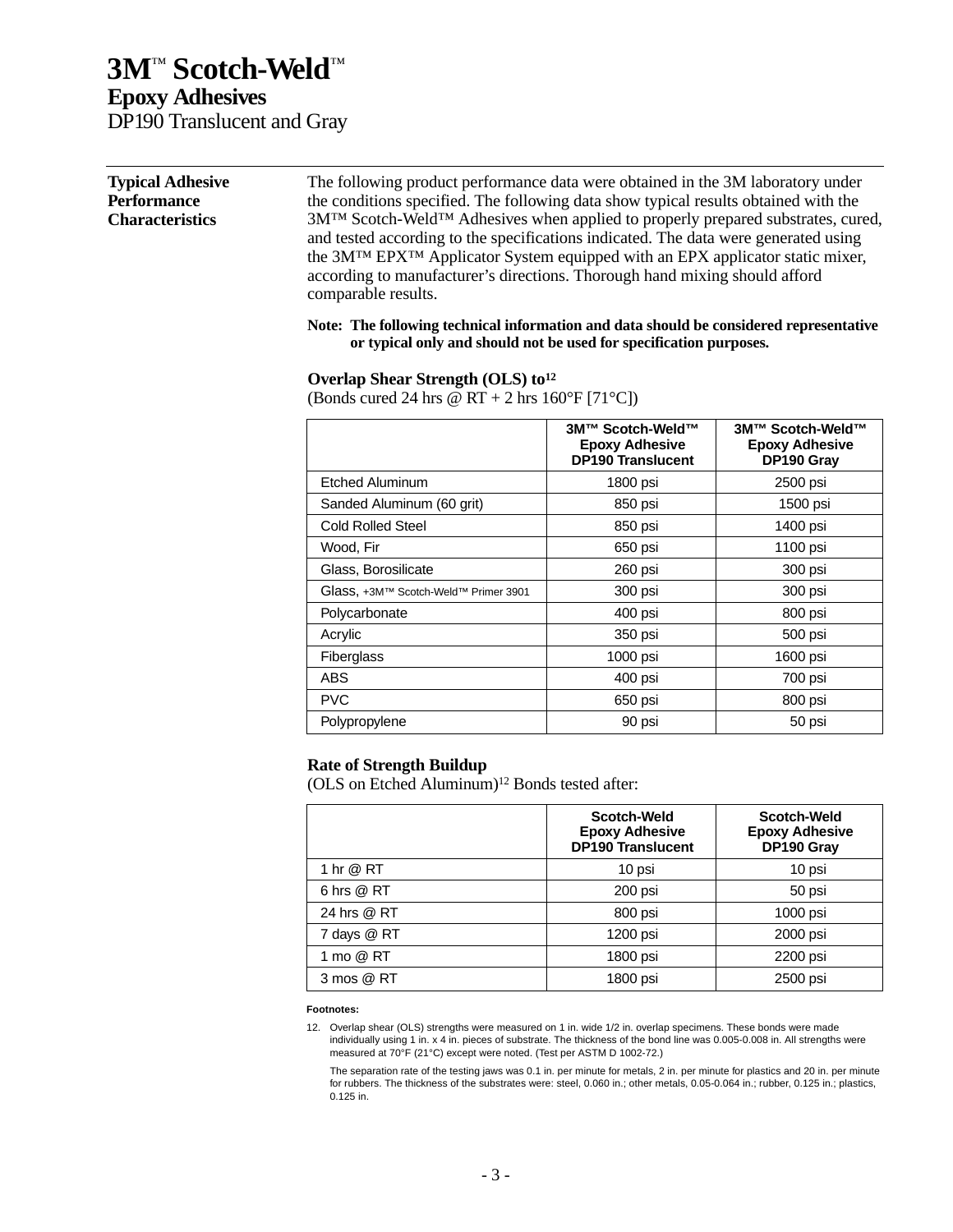### **3M**™ **Scotch-Weld**™ **Epoxy Adhesives**

DP190 Translucent and Gray

#### **Typical Adhesive Performance Characteristics** *(continued)*

#### **Footnotes:**

12. Overlap shear (OLS) strengths were measured on 1 in. wide 1/2 in. overlap specimens. These bonds were made individually using 1 in. x 4 in. pieces of substrate. The thickness of the bond line was 0.005-0.008 in. All strengths were measured at 70°F (21°C) except were noted. (Test per ASTM D 1002-72.)

The separation rate of the testing jaws was 0.1 in. per minute for metals, 2 in. per minute for plastics and 20 in. per minute for rubbers. The thickness of the substrates were: steel, 0.060 in.; other metals, 0.05-0.064 in.; rubber, 0.125 in.; plastics, 0.125 in.

13. Solvent resistance was determined using cured (24 hrs RT + 2 hrs 160°F [71°C] samples (1/2 in. x 4 in. x 1/8 in. thickness) immersed in the test solvent for 1 hour and 1 month. After the allotted period of time the sample was removed and visually examined for surface attack as compared to the control.

#### **Note: The following technical information and data should be considered representative or typical only and should not be used for specification purposes.**

#### **Environmental Aging**

(OLS on Etched Aluminum)<sup>12</sup> Bonds tested after:

|                                   | 3M™ Scotch-Weld™<br><b>Epoxy Adhesive</b><br><b>DP190 Translucent</b> | 3M™ Scotch-Weld™<br><b>Epoxy Adhesive</b><br>DP190 Gray |
|-----------------------------------|-----------------------------------------------------------------------|---------------------------------------------------------|
| 24 hrs RT + 2 hrs @ 160°F (71°C)  | 1700 psi                                                              | 2500 psi                                                |
| 24 hrs RT + 2 hrs @ 240°F (115°C) | 3200 psi                                                              | 3000 psi                                                |
| 1 wk RT + wk @ 90°F/90% RH        | 1400 psi                                                              | 2400 psi                                                |
| 1 wk RT + 1 wk 248°F (120°C)      | 3500 psi                                                              | 3500 psi                                                |
| 1 wk RT + 1 wk $H_2O$ Immersion   | 1700 psi                                                              | 2500 psi                                                |

#### **Overlap Shear Strength vs Temperature12**

(Bonds cured 24 hr @ RT + 2 hrs @ 160°F [71°C]) Bonds tested at:

|               | <b>Scotch-Weld Epoxy Adhesive</b><br><b>DP190 Translucent</b> | <b>Scotch-Weld Epoxy Adhesive</b><br>DP190 Gray |
|---------------|---------------------------------------------------------------|-------------------------------------------------|
| -67°F (-55°C) | 3500 psi                                                      | 1500 psi                                        |
| 70°F (21°C)   | 1200 psi                                                      | 2500 psi                                        |
| 120°F (49°C)  | 290 psi                                                       | 1000 psi                                        |
| 150°F (66°C)  | 200 psi                                                       | 600 psi                                         |
| 180°F (82°C)  | 160 psi                                                       | 400 psi                                         |

#### **180°F Peel Strength vs Temperature12**

(Bonds cured 24 hr  $\omega$  RT + 4 hrs  $\omega$  160°F [71°C]) Bonds tested at:

|                                   | <b>Scotch-Weld Epoxy Adhesive</b><br><b>DP190 Translucent</b> | <b>Scotch-Weld Epoxy Adhesive</b><br>DP190 Gray |
|-----------------------------------|---------------------------------------------------------------|-------------------------------------------------|
| -67°F (-55°C)                     | 3 piw                                                         | 3 piw                                           |
| 70°F (21°C                        | 20 piw                                                        | 20 piw                                          |
| 120°F (49°C)                      | 3 piw                                                         | 10 piw                                          |
| $150^{\circ}$ F (66 $^{\circ}$ C) | 2 piw                                                         | 4 piw                                           |
| 180°F (82°C)                      | 1 piw                                                         | 2 piw                                           |

#### **Solvent Resistance13** One Hour/One Month One Hour/One Month

|                                                                    | <b>Scotch-Weld Epoxy Adhesive</b><br><b>DP190 Translucent</b> | <b>Scotch-Weld Epoxy Adhesive</b><br>DP190 Gray |  |
|--------------------------------------------------------------------|---------------------------------------------------------------|-------------------------------------------------|--|
| Acetone                                                            | A/A                                                           | A/A                                             |  |
| <b>Isopropyl Alcohol</b>                                           | A/A                                                           | A/A                                             |  |
| Freon TF                                                           | A/A                                                           | A/A                                             |  |
| Freon TMC                                                          | A/B                                                           | A/A                                             |  |
| 1,1,1-Trichlorethane                                               | A/A                                                           | A/A                                             |  |
| <b>RMA Flux</b>                                                    | A/A                                                           | A/A                                             |  |
| Key: A - Unaffected, B - Slight Attack, C - Moderate/Severe Attack |                                                               |                                                 |  |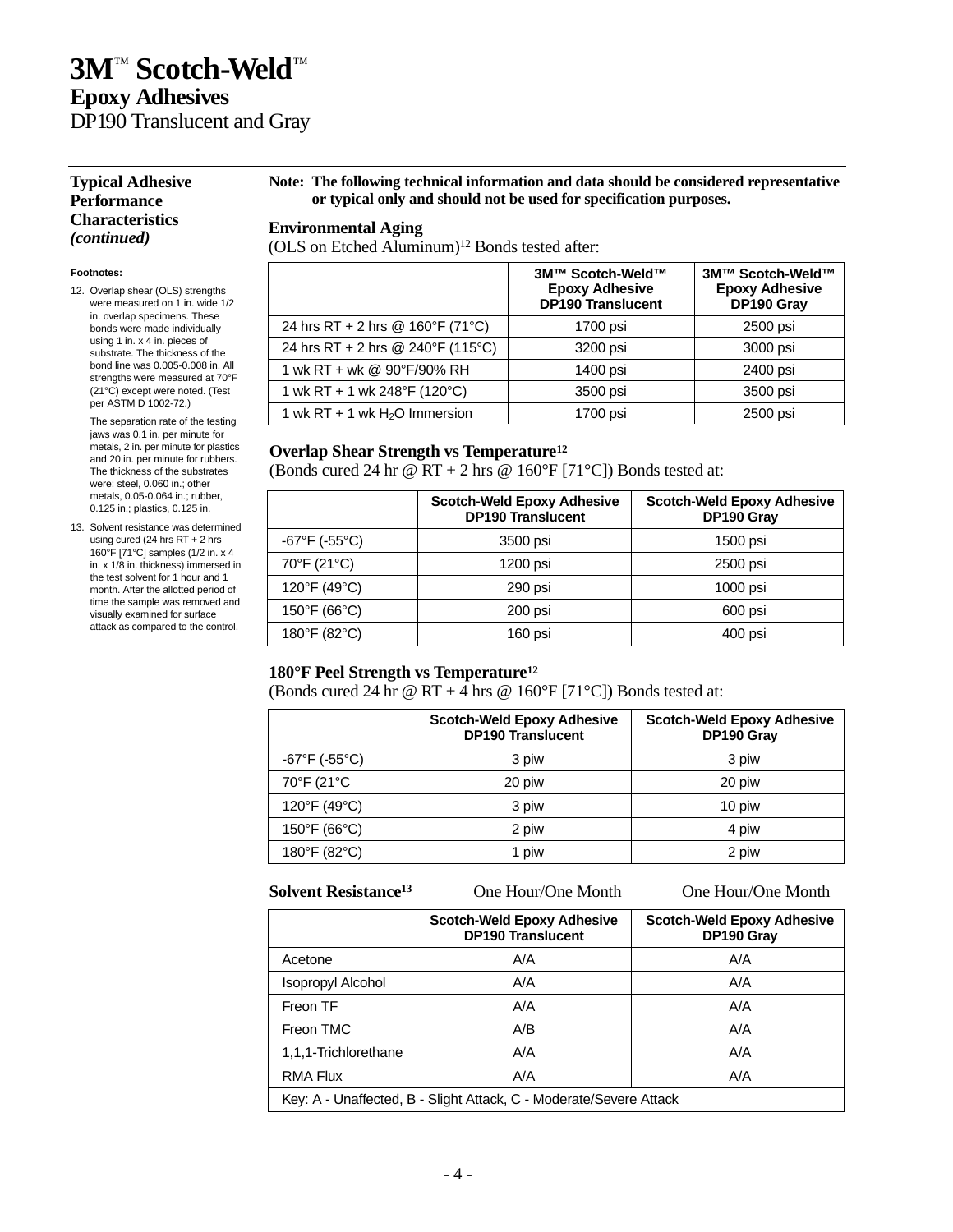| <b>3MTM EPXTM</b><br><b>Pneumatic Applicator</b><br><b>Delivery Rates</b> | 200 ml Applicator – Maximum Pressure 58 psi |                          |                           |
|---------------------------------------------------------------------------|---------------------------------------------|--------------------------|---------------------------|
|                                                                           | Adhesive*                                   | 6mm Nozzle<br>qms/minute | 10mm Nozzle<br>qms/minute |
|                                                                           | 3M™ Scotch-Weld™ Epoxy Adhesive DP190 Gray  | 11.9                     | 46.0                      |

| Adhesive*                                            | 1/4 in. Nozzle<br>qms/minute       |
|------------------------------------------------------|------------------------------------|
| 3M™ Scotch-Weld™ Epoxy Adhesive<br>DP190 Translucent | 112                                |
| Scotch-Weld epoxy adhesive DP190 Gray                | 16.9                               |
| Scotch-Weld epoxy adhesive DP190 Gray                | 21.5 (nozzle cut back 2 divisions) |
| Scotch-Weld epoxy adhesive DP190 100°F (38°C)        | 41.1                               |

**\***Tests were run at a temperature of 70°F ± 2°F (21°C ± 1°C) and at maximum applicator pressure.

| <b>Handling/Curing</b><br><b>Information</b> | <b>Directions For Use</b>                                                                                                                                                                                                                                                                                                                                                                                                                                                                                                                                                                                                                                                                                                                                                                                                                                               |  |  |
|----------------------------------------------|-------------------------------------------------------------------------------------------------------------------------------------------------------------------------------------------------------------------------------------------------------------------------------------------------------------------------------------------------------------------------------------------------------------------------------------------------------------------------------------------------------------------------------------------------------------------------------------------------------------------------------------------------------------------------------------------------------------------------------------------------------------------------------------------------------------------------------------------------------------------------|--|--|
|                                              | 1. For high strength structural bonds, paints, oxide films, oils, dust, mold release agents<br>and all other surface contaminants must be completely removed. However, the amount<br>of surface preparation necessary directly depends on the required bond strength and the<br>environmental aging resistance desired by the user. For suggested surface preparations<br>on common substrates, see the section on surface preparation.                                                                                                                                                                                                                                                                                                                                                                                                                                 |  |  |
|                                              | 2. Mixing                                                                                                                                                                                                                                                                                                                                                                                                                                                                                                                                                                                                                                                                                                                                                                                                                                                               |  |  |
|                                              | <b>For Duo Pak Cartridges</b><br>3MTM Scotch-WeldTM Epoxy Adhesives DP190 Translucent and DP190 Gray are supplied<br>in a dual syringe plastic duo-pak cartridge as part of the 3M <sup>TM</sup> EPX <sup>TM</sup> Applicator system.<br>To use, simply insert the duo-pak cartridge into the EPX applicator and start the plunger<br>into the cylinders using light pressure on the trigger. Next, remove the duo-pak cartridge<br>cap and expel a small amount of adhesive to be sure both sides of the duo-pak cartridge are<br>flowing evenly and freely. If automatic mixing of Part A and Part B is desired, attach the<br>EPX applicator mixing nozzle to the duo-pak cartridge and begin dispensing the adhesive.<br>For hand mixing, expel the desired amount of adhesive and mix thoroughly. Mix<br>approximately 15 seconds after uniform color is obtained. |  |  |
|                                              | <b>For Bulk Containers</b><br>Mix thoroughly by weight or volume in the proportions specified in the typical uncured<br>properties section. Mix approximately 15 seconds after uniform color is obtained.                                                                                                                                                                                                                                                                                                                                                                                                                                                                                                                                                                                                                                                               |  |  |
|                                              | 3. For maximum bond strength, apply adhesive evenly to both surfaces to be joined.                                                                                                                                                                                                                                                                                                                                                                                                                                                                                                                                                                                                                                                                                                                                                                                      |  |  |
|                                              | 4. Application to the substrates should be made within 75 minutes. Larger quantities and/or<br>higher temperatures will reduce this working time.                                                                                                                                                                                                                                                                                                                                                                                                                                                                                                                                                                                                                                                                                                                       |  |  |
|                                              | 5. Join the adhesive coated surfaces and allow to cure at $60^{\circ}F(16^{\circ}C)$ or above until<br>completely firm. Heat up to 200°F (93°C) will speed curing. These products will cure in<br>7 to 14 days @ 75°F (24°C).                                                                                                                                                                                                                                                                                                                                                                                                                                                                                                                                                                                                                                           |  |  |
|                                              | 6. Keep parts from moving during cure. Contact pressure necessary. Maximum shear strength<br>is obtained with a 3-5 mil bond line.                                                                                                                                                                                                                                                                                                                                                                                                                                                                                                                                                                                                                                                                                                                                      |  |  |
|                                              | 7. Excess uncured adhesive can be cleaned up with ketone type solvents.*                                                                                                                                                                                                                                                                                                                                                                                                                                                                                                                                                                                                                                                                                                                                                                                                |  |  |
|                                              | *Note: When using solvents, extinguish all ignition sources, including pilot lights, and follow<br>manufacturer's precautions and directions for use.                                                                                                                                                                                                                                                                                                                                                                                                                                                                                                                                                                                                                                                                                                                   |  |  |
|                                              | Adhesive Coverage (typical): A 0.005 in. thick bondline will yield a coverage of<br>$320$ sq. ft./gallon.                                                                                                                                                                                                                                                                                                                                                                                                                                                                                                                                                                                                                                                                                                                                                               |  |  |
|                                              | $-5-$                                                                                                                                                                                                                                                                                                                                                                                                                                                                                                                                                                                                                                                                                                                                                                                                                                                                   |  |  |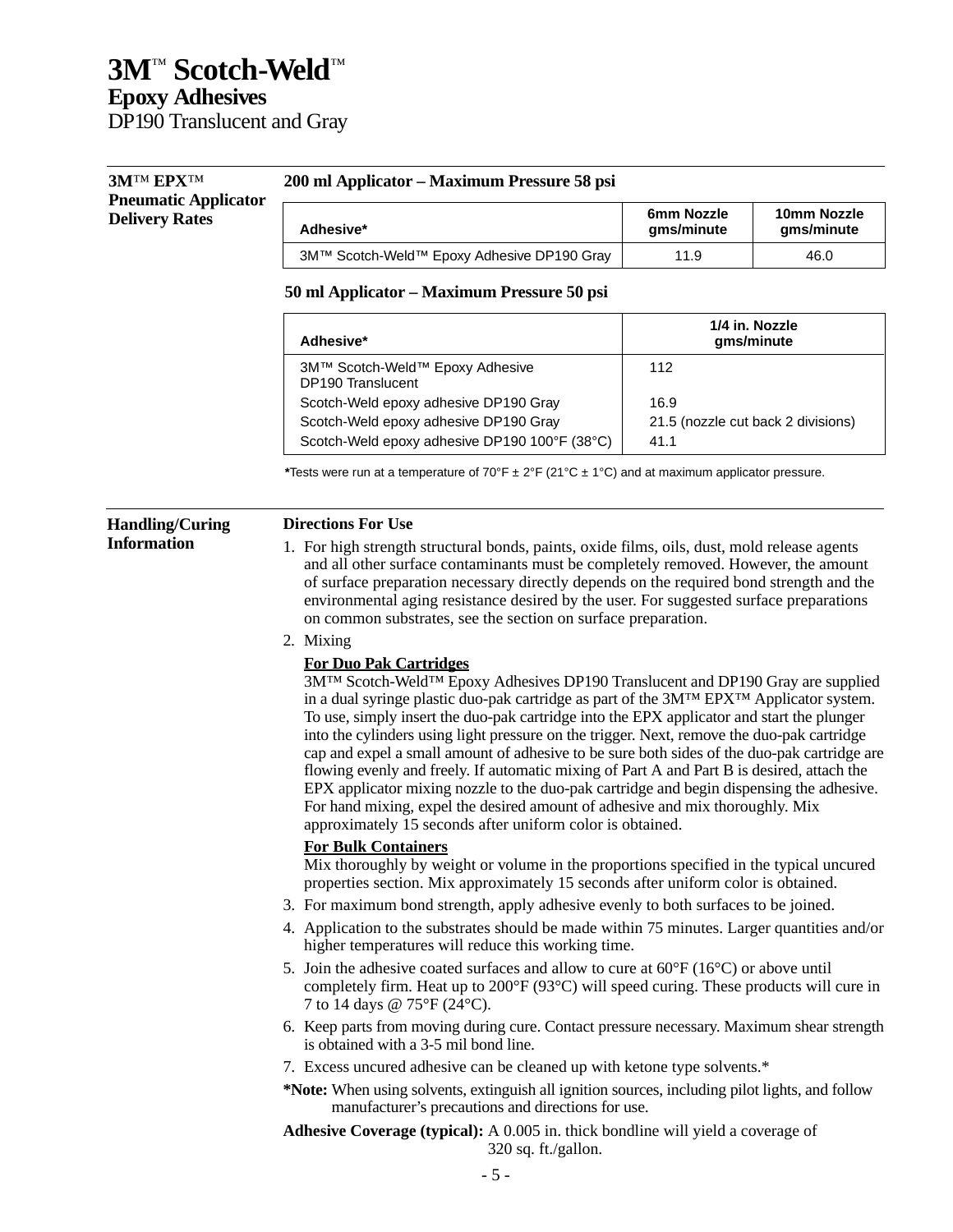## **3M**™ **Scotch-Weld**™

### **Epoxy Adhesives**

DP190 Translucent and Gray

| <b>Surface Preparation</b>                                                                                                                                                                                                                                                                                                                                                                                                                                                                                                          | For high strength structural bonds, paint, oxide films, oils, dust, mold release agents<br>and all other surface contaminants must be completely removed. However, the amount<br>of surface preparation necessary directly depends on the required bond strength and the<br>environmental aging resistance desired by the user.<br>The following cleaning methods are suggested for common surfaces: |                         |                                                    |                                                                                                                                                                                                                                                               |                                                                                                                                                                                                                                                                                                     |                                                                                                                                                                                                                                                        |  |
|-------------------------------------------------------------------------------------------------------------------------------------------------------------------------------------------------------------------------------------------------------------------------------------------------------------------------------------------------------------------------------------------------------------------------------------------------------------------------------------------------------------------------------------|------------------------------------------------------------------------------------------------------------------------------------------------------------------------------------------------------------------------------------------------------------------------------------------------------------------------------------------------------------------------------------------------------|-------------------------|----------------------------------------------------|---------------------------------------------------------------------------------------------------------------------------------------------------------------------------------------------------------------------------------------------------------------|-----------------------------------------------------------------------------------------------------------------------------------------------------------------------------------------------------------------------------------------------------------------------------------------------------|--------------------------------------------------------------------------------------------------------------------------------------------------------------------------------------------------------------------------------------------------------|--|
|                                                                                                                                                                                                                                                                                                                                                                                                                                                                                                                                     | Steel:<br>1. Wipe free of dust with oil-free solvent such as acetone, isopropyl or alcohol<br>solvents.*<br>2. Sandblast or abrade using clean fine grit abrasives.<br>3. Wipe again with solvent to remove loose particles.<br>4. If a primer is used, it should be applied within 4 hours after surface preparation.<br>Aluminum:                                                                  |                         |                                                    |                                                                                                                                                                                                                                                               |                                                                                                                                                                                                                                                                                                     |                                                                                                                                                                                                                                                        |  |
|                                                                                                                                                                                                                                                                                                                                                                                                                                                                                                                                     |                                                                                                                                                                                                                                                                                                                                                                                                      |                         |                                                    |                                                                                                                                                                                                                                                               | 1. Alkaline Degrease: Oakite 164 solution (9-11 oz./gallon water) at $190^{\circ}F(87^{\circ}C) \pm$<br>10°F for 10-20 minutes. Rinse immediately in large quantities of cold running water.*<br>2. Acid Etch: Place panels in the following solution for 10 minutes at $150^{\circ}F(65^{\circ}C)$ |                                                                                                                                                                                                                                                        |  |
|                                                                                                                                                                                                                                                                                                                                                                                                                                                                                                                                     |                                                                                                                                                                                                                                                                                                                                                                                                      |                         |                                                    |                                                                                                                                                                                                                                                               | $± 5^{\circ}F$ .*<br>Sodium Dichromate                                                                                                                                                                                                                                                              | $4.1 - 4.9$ oz./gallon                                                                                                                                                                                                                                 |  |
|                                                                                                                                                                                                                                                                                                                                                                                                                                                                                                                                     |                                                                                                                                                                                                                                                                                                                                                                                                      |                         |                                                    |                                                                                                                                                                                                                                                               | Sulfuric Acid, 66°Be<br>2024-T3 aluminum (dissolved)<br>Tap water as needed to balance                                                                                                                                                                                                              | 38.5 - 41.5 oz./gallon<br>0.2 oz./gallon minimum                                                                                                                                                                                                       |  |
|                                                                                                                                                                                                                                                                                                                                                                                                                                                                                                                                     |                                                                                                                                                                                                                                                                                                                                                                                                      |                         |                                                    |                                                                                                                                                                                                                                                               |                                                                                                                                                                                                                                                                                                     | 3. Rinse: Rinse panels in clear running tap water.<br>4. Dry: Air dry 15 minutes; force dry 10 minutes at $150^{\circ}F (65^{\circ}C) \pm 10^{\circ}F$ .<br>5. If primer is to be used, it should be applied within 4 hours after surface preparation. |  |
|                                                                                                                                                                                                                                                                                                                                                                                                                                                                                                                                     |                                                                                                                                                                                                                                                                                                                                                                                                      |                         |                                                    |                                                                                                                                                                                                                                                               |                                                                                                                                                                                                                                                                                                     |                                                                                                                                                                                                                                                        |  |
|                                                                                                                                                                                                                                                                                                                                                                                                                                                                                                                                     |                                                                                                                                                                                                                                                                                                                                                                                                      |                         |                                                    |                                                                                                                                                                                                                                                               |                                                                                                                                                                                                                                                                                                     |                                                                                                                                                                                                                                                        |  |
|                                                                                                                                                                                                                                                                                                                                                                                                                                                                                                                                     |                                                                                                                                                                                                                                                                                                                                                                                                      | <b>Plastics/Rubber:</b> |                                                    |                                                                                                                                                                                                                                                               |                                                                                                                                                                                                                                                                                                     |                                                                                                                                                                                                                                                        |  |
| 1. Wipe with isopropyl alcohol.*<br>2. Abrade using fine grit abrasives.<br>3. Wipe with isopropyl alcohol.*<br><b>Glass:</b><br>1. Solvent wipe surface using acetone or MEK.*<br>2. Apply a thin coating (0.0001 in. or less) of 3M™ Scotch-Weld™ Metal Primer<br>EC3901 or equivalent to the glass surfaces to be bonded and allow the primer to<br>dry before bonding.<br>*Note: When using solvents, extinguish all ignition sources, including pilot lights, and<br>follow manufacturer's precautions and directions for use. |                                                                                                                                                                                                                                                                                                                                                                                                      |                         |                                                    |                                                                                                                                                                                                                                                               |                                                                                                                                                                                                                                                                                                     |                                                                                                                                                                                                                                                        |  |
|                                                                                                                                                                                                                                                                                                                                                                                                                                                                                                                                     |                                                                                                                                                                                                                                                                                                                                                                                                      |                         | <b>Application Equipment</b><br><b>Suggestions</b> | For smaller or intermittent applications, the 3MTM EPXTM Applicator is a convenient<br>method of application.                                                                                                                                                 |                                                                                                                                                                                                                                                                                                     |                                                                                                                                                                                                                                                        |  |
|                                                                                                                                                                                                                                                                                                                                                                                                                                                                                                                                     |                                                                                                                                                                                                                                                                                                                                                                                                      |                         |                                                    | For larger applications these products may be applied by use of flow equipment.                                                                                                                                                                               |                                                                                                                                                                                                                                                                                                     |                                                                                                                                                                                                                                                        |  |
|                                                                                                                                                                                                                                                                                                                                                                                                                                                                                                                                     |                                                                                                                                                                                                                                                                                                                                                                                                      |                         |                                                    | Two part meter/mixing/proportioning/dispensing equipment is available for<br>intermittent or production line use. These systems may be desirable because of their<br>variable shot size and flow rate characteristics and are adaptable to many applications. |                                                                                                                                                                                                                                                                                                     |                                                                                                                                                                                                                                                        |  |